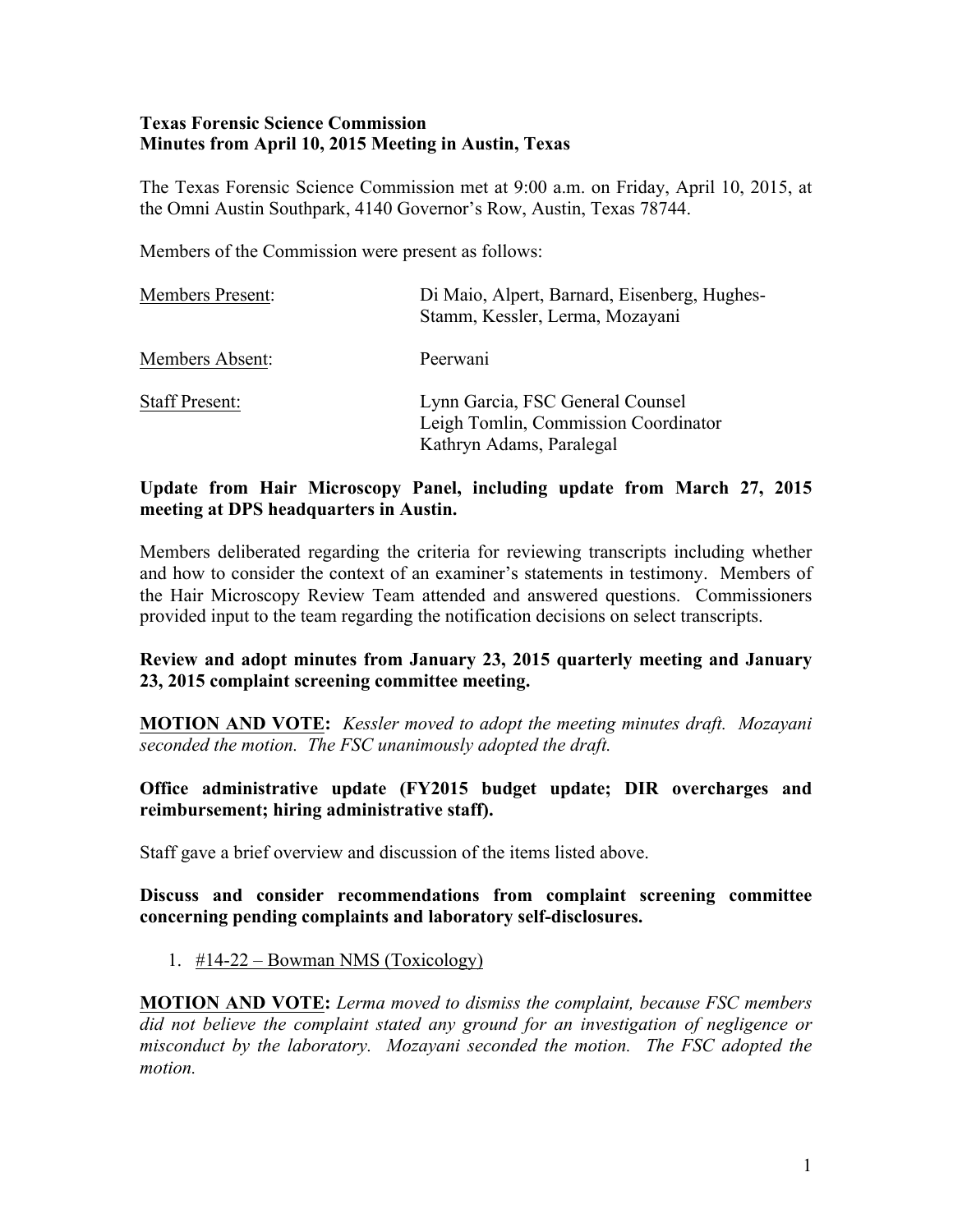\*Di Maio abstained from discussion and voting on this complaint.

## 2. #15-02 – DPS Breath Alcohol Testing Program

**MOTION AND VOTE:** *Kessler moved to notify the laboratory that no further action is necessary at this time. Alpert seconded the motion. The FSC unanimously adopted the motion.*

# 3. #15-01 Dean – Orchid Cellmark Laboratories (DNA Testing)

**MOTION AND VOTE:** *Hughes-Stamm moved to dismiss the complaint because it fails to allege negligence or misconduct in forensic analysis, and the Commission has no jurisdiction or authority to determine which items are eligible for post-conviction DNA testing. Eisenberg seconded the motion. The FSC adopted the motion.* 

Staff will send a disposition letter to complainant indicating no further correspondence will be considered without material new information.

\*Barnard abstained from discussion and voting on this complaint**.**

## **Update on arson case review and implementation of recommendations.**

Nick Vilbas, Executive Director of the Innocence Project of Texas, gave a brief update on the status of the arson case review.

## **Informational presentation on Texas Breath Alcohol Testing Program.**

Mack Cowan, Director of the DPS Texas Breath Alcohol Testing Program, gave a presentation and demonstration on the program and how it is administered in Texas.

## **Collin County Fire & Arson Investigation Association – Fire Death Investigations/Post Blast: "Positive Identification of Burned Remains: Resources for Investigators" – update on proposal reviewed and funding of same.**

Staff reported funding \$10,000 for the CCF&AIA fire death conference from the FSC's forensic development and training funds.

## **Update from DPS – El Paso Disclosure #14-21 (Controlled Substance), including follow-up documents requested by Commissioners at the last quarterly meeting.**

Members briefly discussed follow-up communications between DPS and ASCLD/LAB, copies of which were provided by DPS as requested.

### **Update from Hair Microscopy Panel, including update from March 27, 2015 meeting at DPS headquarters in Austin.**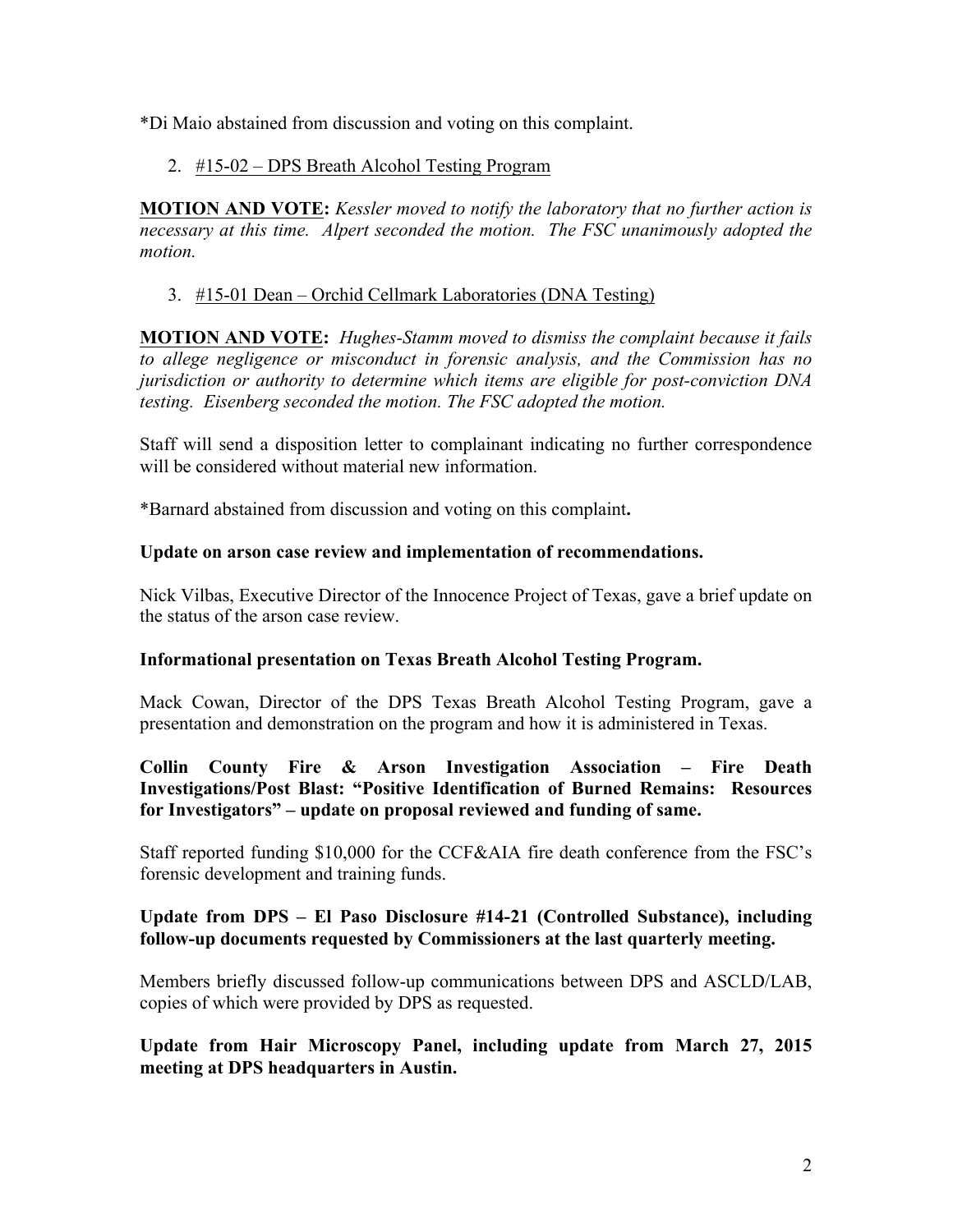Members revisited this agenda item to add Sandy Parent as a member of the Hair Microscopy Review Team, replacing Phil Aviles who stepped down due to scheduling conflicts.

**MOTION AND VOTE:** *Eisenberg moved to add Sandy Parent to the hair review team. Kessler seconded the motion. The FSC unanimously adopted the motion.*

### **Update on Texas Department of Public Safety ("DPS") Houston regional crime laboratory self-disclosure #12-06, including latest re-testing results from DPS.**

Garcia provided a brief case update. No non-conformances have been found in re-testing since the Commission's last quarterly meeting.

**Update on objection letter received from Houston Forensic Science Center (Toxicology) #14-13 and discussion of policy regarding disclosure of information to accrediting and investigative bodies.**

**MOTION AND VOTE**: Barnard moved that no further action or response to the laboratory is necessary at this time. Kessler seconded the motion. The FSC unanimously adopted the motion.

### **Update from Blazek (SWIFS – Firearms/Tool Marks) #14-08 investigative panel.**

The Commission is awaiting a written report on this complaint from expert John Murdock and there was no action taken on the complaint.

## **Update from IFL (Firearms/Tool Marks) #14-07 investigative panel, including discussion of adding Commissioner Alpert to investigative panel.**

The Commission is awaiting a written report on this complaint from expert John Murdock and there was no action taken on the complaint.

### **Update from Bell County (Digital Video Evidence) #14-1 investigative panel, including discussion of adding Commissioner Alpert to investigative panel.**

Barnard provided a brief update on the complaint. The Commission is awaiting analysis and findings on this complaint from expert Grant Fredericks of Forensic Video Solutions.

**MOTION AND VOTE:** *Kessler moved to add Alpert to the Bell County (Digital Video Evidence) #14-1 investigative panel. Barnard seconded the motion. The FSC unanimously adopted the motion.* 

#### **Update from forensic development committee.**

Commission members discussed the following items: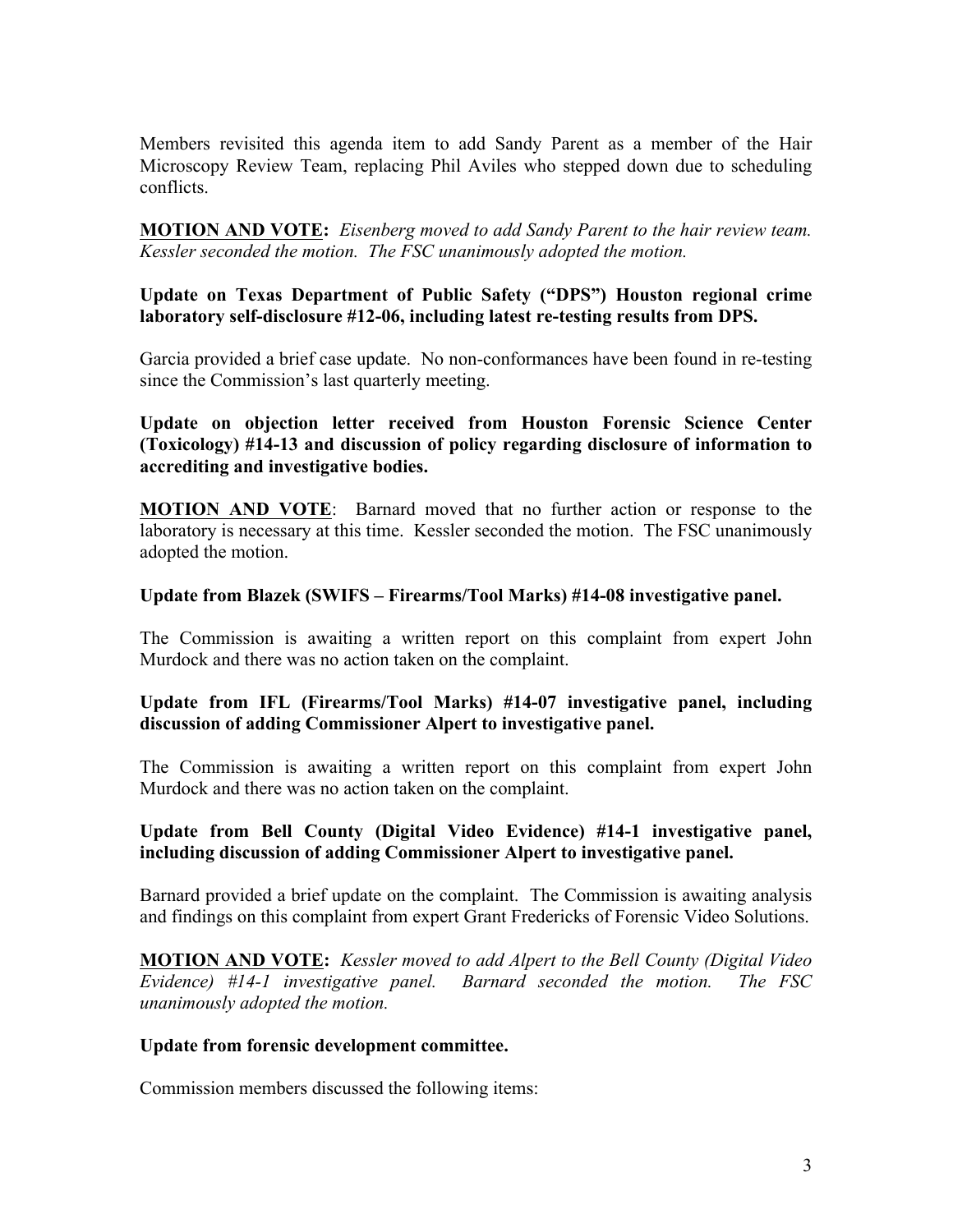- a. Status of Blackboard-based forensic training program in collaboration with New York Office of Forensic Services;
- b. Status of scenario-based ethics training program;
- c. Development of Michael Morton/*Brady* training project with TCJIU;
- d. Status of root cause analysis training as addition to online course offering;
- e. Update on Foresight support; and
- f. Update on Hair/Fiber training by Skip Palenik.

### **Discussion of certification/licensure initiative and legislative developments regarding same.**

Garcia gave a brief status update on SB-1287, relating to the certification/licensure of forensic examiners in Texas.

### **Discussion of other potential legislative issues including HB-3312 (blood alcohol exemption for defense) and SB-3079 (adding forensic writs to Office of Capital Writs).**

Garcia gave a brief status update on the above pending legislation.

### **Release of guidance for judges and lawyers on forensic discovery issues in collaboration with Judge Hervey.**

Alpert reported the Commission's forensic discovery packet was distributed to judges and lawyers for discovery reference in DUI cases.

## **Report from National Commission on Forensic Science January meeting in Washington, D.C.**

Di Maio gave a brief update on the status of items pending before the National Commission on Forensic Science.

#### **Report from meeting of Scientific Area Committees.**

Garcia provided a brief update on the Scientific Area Committee on which she serves.

#### **Consider proposed agenda items for next quarterly meeting.**

#### **Schedule and location of future meetings.**

The Commission will meet again either July 17 or August 14 at the Omni Austin Southpark depending on availability.

#### **Hear public comment.**